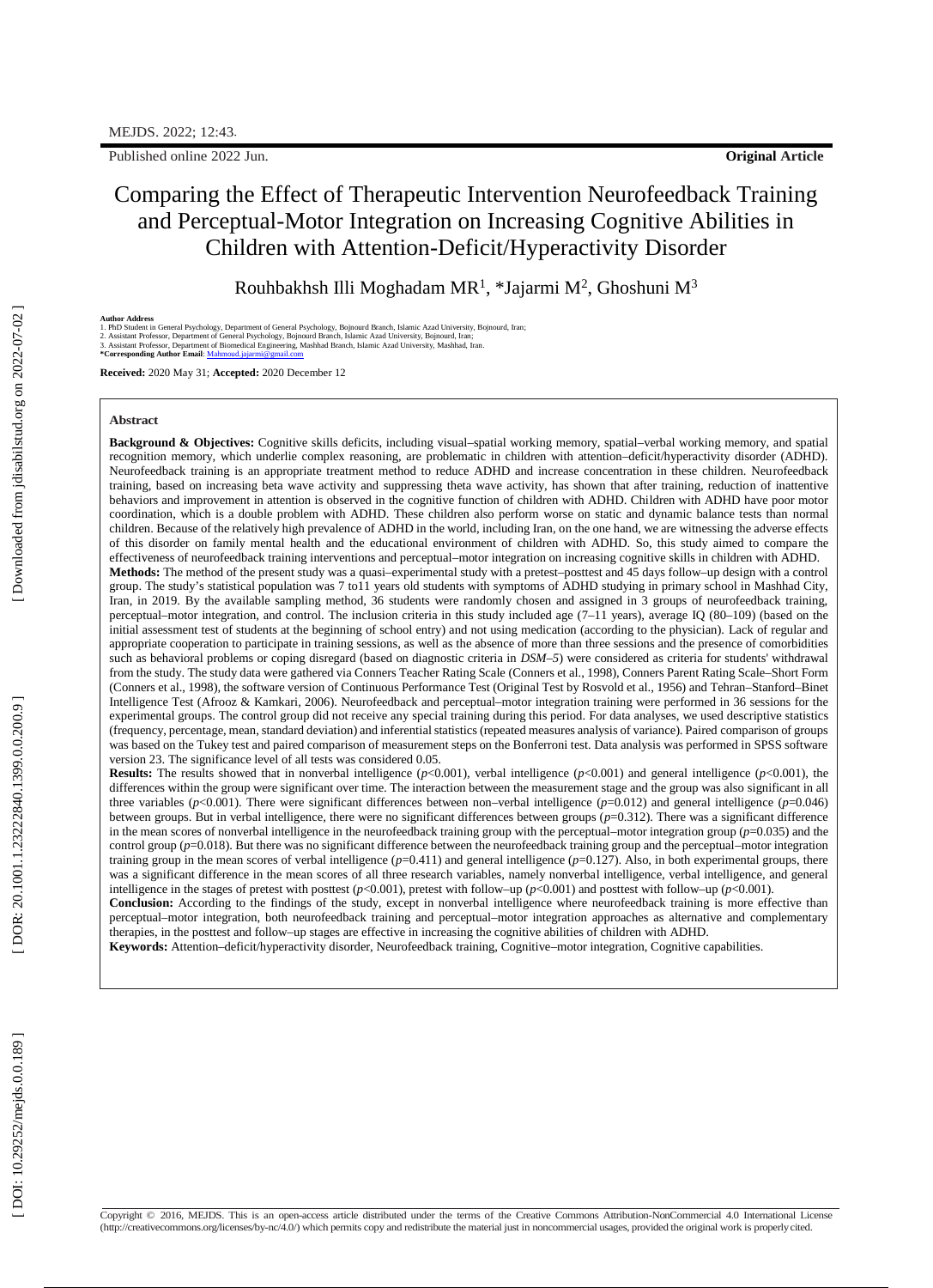1۴۰ انتشار برخط خرداد 1

مقاله پژوهشی اصیل

# مقایسهٔ اثربخشی مداخلات درمانی اموزش نوروفیدبک و یکپارچهسازی ادراکی\_حرکتی بر افزایش مهارتهای شناختی کودکان مبتال به نقص توجه/بیشفعالی

محمدرضا روحېخش ايلي مقدم \، \*محمود جاجرمي \، مجيد قشوني \

توضیحات نویسندگان<br>۱ ـ دانشجوی دکتری روازشناسی عمومی. دانشگاه آزاد اسلامی بجنورد. بجنورد. ایران؛<br>۲ ـ دکترای مهندسی بزشکی بیوالکتریک، استادیار دانشگاه آزاد اسلامی مشهد. ایران.<br>۳ ـ دکترای مهندسی پزشکی بیوالکتریک، استادیار دا

**تاریخ دریافت:** 11 خرداد 1۳۹۹؛ **تاریخ پذیرش:** ۲۲ آذر 1۳۹۹

## **چکیده**

ز**مینه و هدف:** اموزش نوروفیدبک و فعالیتهای یکپارچهسازی ادراکیــحرکتی درمانهای جایگزین و مکمل برای کودکان مبتلا به نقص توجه/بیشفعالی در نظر گرفته میشوند که هدف انها بهینهسازی توانمندیهای مغزی است. هدف این پژوهش، مقایسهٔ اثربخشی مداخلات درمانی اموزش نوروفیدبک و یکپارچهسازی ادراکی–حرکتی بر افزایش مهارتهای شناختی کودکان مبتال به نقص توجه/بیشفعالی بود.

**روشبررسی:** روش پژوهش، نیمهازمایشی با طرح پیشازمون، پسازمون و پیگیری ۴۵روزه با گروه گواه بود. جامعهٔ اماری را دانشاموزان ۱۱تا۱۱سالهٔ دارای نشانههای اختلال نقص توجه/بیشفعالی در شهر مشهد در سال 1۳۹۸ تشکیل دادند. نمونٔه پژوهش ۳۶ نفر از افراد واجد شرایط داوطلب شرکت در مطالعه بودند که در دوگروه آزمایش و یک گروه گواه قرار گرفتند. اموزش،های نوروفیدبک و یکپارچهسازی ادراکی–حرکتی، هرکدام در ۳۶ جلسه صرفا برای گروههای ازمایش اجرا شد. از فرم کوتاه مقیاس درجهبندی والدین کانرز (کانرز و همکاران، ۱۹۹۸)، مقیاس درجهبندی معلم کانرز (کانرز و همکاران، ۱۹۹۸)، نسخهٔ نرمافزاری ازمون عملکرد پیوستهٔ روزولد و همکاران (۱۹۵۶) و هوشازمای تهران\_استنفورد\_بینه (افروز و کامکاری، ۱۳۸۵) برای جمع|وری دادهها استفاده شد. تحلیل دادهها با استفاده از روش تحلیل واریانس با اندازهگیری مکرر و آزمونهای تعقیبی توکی و بونفرونی در نرمافزار SPSS نسخهٔ ۲۳ در سطح معناداری ۰/۰۵ انجام شد.

**یافتهها:** در میانگین نمرات هوش غیرکلامی، گروه آموزش نوروفیدبک باگروه یکپارچهسازی ادراکی\_حرکتی (p=۰/۰۲۵) و باگروه کنترل (p=۰/۰۱۸) تفاوت معناداری داشت؛ اما بین میانگین نمرات هوش کلامی (p=۰/۴۱۱) و هوش کلی (p-۰/۱۲۷) بین دو گروه آزمایش تفاوت معناداری وجود نداشت؛ همچنین در هر دو گروه آزمایش، در میانگین نمرات هر سه متغیر مذکور در مراحل پیشآزمون با پسآزمون، پیشآزمون با پیگیری و پسآزمون با پیگیری تفاوت معناداری وجود داشت (۰٫۰۰۰۱).

**نتیجهگیری:** باتوجه به یافتههای پژوهش، در مقام مقایسه، بهجز در هوش غیرکلامی که اموزش نوروفیدبک اثربخشی بیشتری درمقایسه با یکپارچهسازی ادراکیــ حرکتی دارد، هر دو رویکرد اموزش نوروفیدبک و یکپارچهسازی ادراکی\_حرکتی بهعنوان درمانهای جایگزین و مکمل، در مراحل پس|زمون و پیگیری بر افزایش توانαندیهای شناختی کودکان مبتلا به نقص توجه/بیشفعالی مؤثرند.

**کلیدواژهها:** اختلال نقص توجه/بیشفعالی، اموزش نوروفیدبک، یکپارچهسازی ادراکی\_حرکتی، توانαندیهای شناختی.

 $\overline{a}$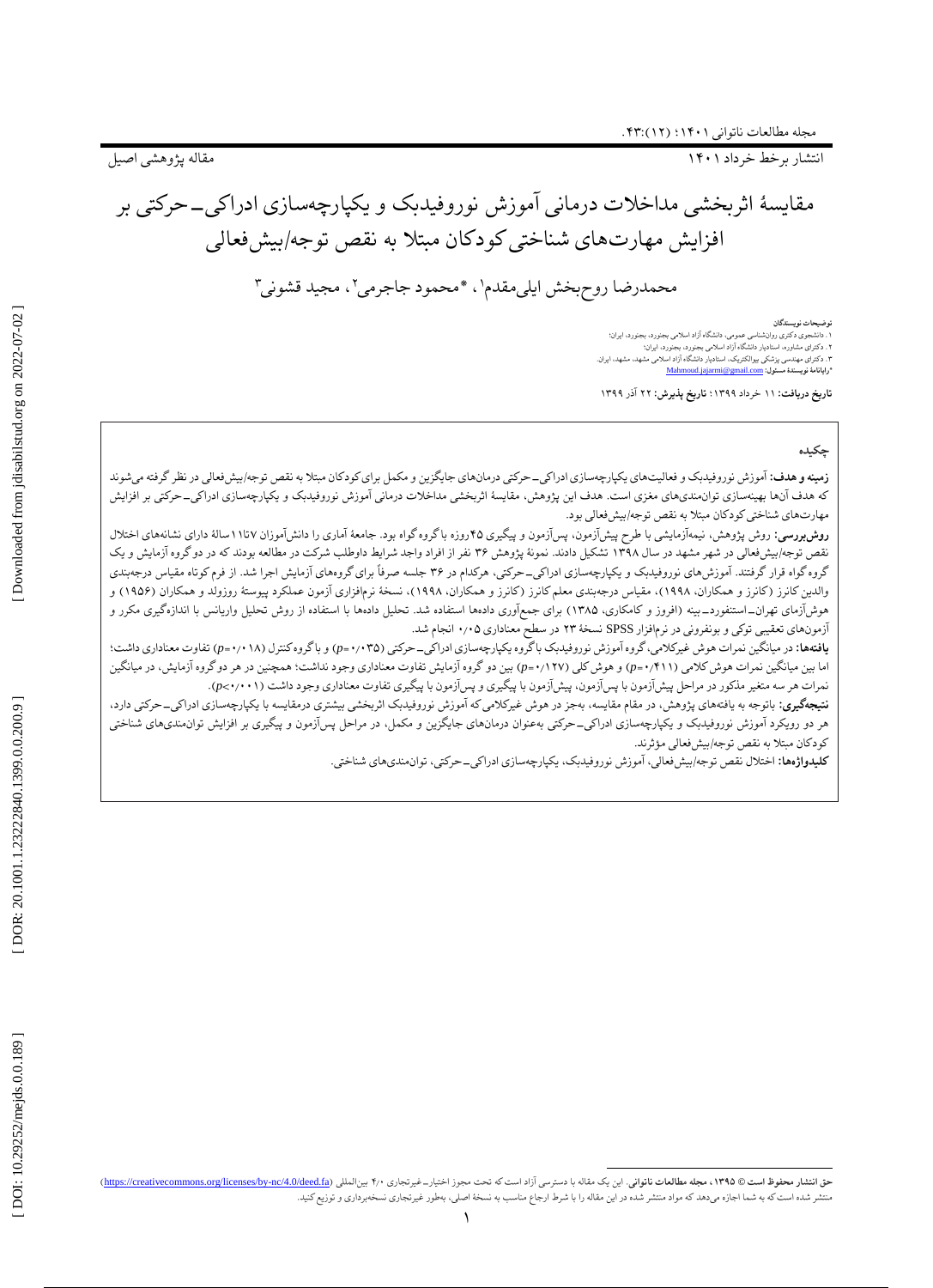#### **مقدمه ۱**

اختلال نقص توجه/بیشفعالی' جزو مجموعهٔ اختلالات رشد عصبی عنوان شده است. این اختالالت عموماً در اوایل دورٔه رشد یعنی قبل از سن مدرسه شروع میشوند و با نقایص رشدی مشخص میشوند که تخریب کارکردهای شخصی، اجتماعی، تحصیلی یا شغلی فرد را در پی دارند (۱). بیشتر مواقع، این اختلال در سال۵های دبستان شناسایی می شود و در این سالها، بیتوجهی بارزتر و مختل کنندهتر میشود؛ این در حالی است که اختالل نقص توجه/بیشفعالی در اوایل دورٔه نوجوانی نسبتاً باثبات است (۲). میزان شیوع این اختلال در مناطق مختلف ایران تفاوت دارد؛ بهطوریکه در تهران11درصد، گناباد .) درصد و مشهد 1۵درصد گزارش شده است )۳ ۹

برخی پژوهشها نشان داده است که نقص در مهارتهای شناختی ازجمله حافظهٔ کاری دیداری\_فضایی' و حافظهٔ کاری فضایی\_ کالمی ۳ و حافظٔه بازشناسی فضایی که زیربنای استدالل پیچیده است، در کودکان مبتلا به نقص توجه/بیشفعالی با مشکل مواجه است (۴). کودکان مبتال به نقص توجه/بیشفعالی دچار ناتوانیهای تحصیلی، اختلال عملکرد اجتماعی و عزتنفس ضعیف هستند (۵). براساس مطالعات مشخص شده است که در ۹۲ درصد از کودکان مبتال به اختالل نقص توجه/بیشفعالی، امواج بتا سه برابر بیشتر از موج تتا در مقایسه با کودکان عادی وجود دارد (۶). از بین روشهای درمانی معمول، استفاده از درمان دارویی برای کودکان مبتال به نقص توجه/بیشفعالی توصیه میشود؛ اگرچه این داروها عالئم اختالل بیشفعالی را کاهش میدهند، مصرف طوالنیمدت آنها عوارض جانبی مانند اختالالت خواب، سردرد، کاهش اشتها، مشکالت گوارشی، حساسیت و اختلال در خلق کودکان را در بردارد (۷)؛ البته برخی محققان معتقد هستند که دارودرمانی همچنان برای این گروه از .) کودکان گزینٔه مفیدتری است )۸

براساس مطالعات انجامشده، آموزش نوروفیدبک 4 ، روشی درمانی مناسب برای کاهش میزان نقص توجه/بیشفعالی و افزایش تمرکز در این کودکان است (۶). اموزش نوروفیدبک، براساس افزایش فعالیت موج بتا و سرکوب فعالیت موج تتا نشان داده است که پس از پایان آموزش، کاهش رفتارهای بیتوجهی و بهبود درخورتوجه در عملکرد .) شناختی کودکان مبتال به نقص توجه/بیشفعالی مشاهده میشود )۹ در تبیین عملکرد و کارایی رویکرد آموزش نوروفیدبک عنوان شده است که نوروفیدبک سبب افزایش خودکنترل<sub>ی</sub>° و خودتنظیمی<sup>7</sup> میشود 1۰(. نوروفیدبک بهبود و تداوم توجه پایدار و حافظٔه کاری را بههمراه ( دارد (١١).

موناسترا و همکاران مطرح میکنند که نوروفیدبک میتواند در بهبود عملکرد تحصیلی و مهارتهای اجتماعی و افزایش اعتمادبهنفس و اینکه این کودکان میتوانند مشکالت بیتوجهی/بیشفعالی خود را

کنترل کنند، مفید واقع شود )1۲(. براساس برخی تحقیقات، کودکان مبتال به نقص توجه/بیشفعالی در زمینٔه حرکتی در مقایسه با کودکان عادی ضعیفترعمل میکنند )1۳(. کودکان مبتال به نقص توجه/بیشفعالی در حرکات درشت وظریف، توازن و تعادل، حرکات مربوط به انعطاف و پیچیدگی دچار مشکل هستند که این امر میتواند سبب افت فعالیتهای آموزشی آنها شود )1۴(. راسبری و همکاران در پژوهش مروری نظاممند کتابخانهای در پنجاه مقاله با بررسی کودکان ۱۸تا۱۸ سال به این نتیجه رسیدند که فعالیت بدنی بر موفقیت تحصیلی تأثیر دارد )1۵(. در برخی پژوهشها مشخص شده است که آزمودنیهای مبتال به نقص توجه/بیشفعالی در هماهنگی حرکتی ضعیف عمل میکنند که مشکلی مضاعف بر اختالل نقص توجه/بیشفعالی است (۱۳). همچنین این کودکان درمقایسه با کودکان عادی در آزمون تعادل ایستا و پویا عملکرد ضعیفتری نشان میدهند )1۶( و توانبخشی به تمرکز افراد مبتال به نقص

نتایج مطالعات حاکیاز آن است که فعالیت بدنی میتواند با افزایش رشد مویرگهای مغزی، اکسیژن، تولید و رشد سلولهای عصبی در هیپوکامپ )مرکز یادگیری و عملکردهای شناختی(، سطوح انتقالدهندههای عصب<sub>ع</sub> '. توسعهٔ اتصالات عصبی، تراکم شبکهٔ عصبی و حجم بافت مغز، کاهش سطح کورتیزول، افزایش عامل عصبگرای برگرفته از مغز ^ و دوپامین و سروتونین، فیزیولوژی مغز را تحتتأثیر قرار دهد؛ این تغییرات سبب میشود عملکردهای شناختی در خواندن و نوشتن بهبود یابد (۱۷٬۱۸). براساس نظر مدکالف و همکاران، رابطهٔ بین فعالیت بدنی و عملکرد تحصیلی تاثیر مثبتی بر سطوح یادگیری و تحول شناختی دانشآموزان دارد )1۹(. در پژوهش فراتحلیلی وارگس و کامیلی مشخص شد که رویکرد یکپارچهسازی حسی<sup>۹</sup> در رفع مشکلات برخی اختلالات مثل نقص توجه/بیشفعالی مفید واقع شده است (۲۰). ایرس و رابینز عنوان میکنند: «اگر بدن ازطریق تمرینهای حرکتی تحت تعلیم قرار گیرد، مدارهای مغزی دچار تحول خواهند شد. یکپارچهسازی باعث میشود مدارهای مغزی درجهت یکپارچهسازی بازخوردها<sup>۱۰</sup> اقدام کنند که سبب رفع مشکلات رشدی خواهد شد» (۲۱). باتوجه به شیوع نسبتاً زیاد اختلال نقص توجه/بیشفعالی در جهان و ایران، از یک سو شاهد اثرات نامطلوب این اختالل بر بهداشت روان خانواده و محیط آموزشی کودکان مبتال به اختالل نقص توجه/بیشفعالی هستیم و ازسویدیگر، این گروه از کودکان در زندگی روزمره با مشکالت فراوان بهخصوص در زمینٔه تحصیلی مواجه میشوند. بهبود توانمندیهای شناختی این دانشآموزان یکی از اهداف درمان آنان است؛ بنابراین مهم است که 6 اطالعات جمعآوریشده در مبحث مداخالت درمانی و تحول

توجه/بیشفعالی کمک میکند )1۴(.

۲

<sup>.</sup> Self -regulatory

<sup>7</sup> . Neorutransmiters

<sup>&</sup>lt;sup>8</sup>. Brain-derived neurotrophic factor (BDNF)

<sup>&</sup>lt;sup>9</sup>. Sensory integration

<sup>10</sup> . Feedback

 $\overline{a}$ <sup>1</sup>. Attention Deficit/Hyperactivity Disorder (ADHD)

<sup>&</sup>lt;sup>2</sup>. Visuo-spatial working memory

<sup>&</sup>lt;sup>3</sup>. Spatial-verbal working memory

<sup>&</sup>lt;sup>4</sup>. Neurofeedback training

<sup>5</sup> . Self -control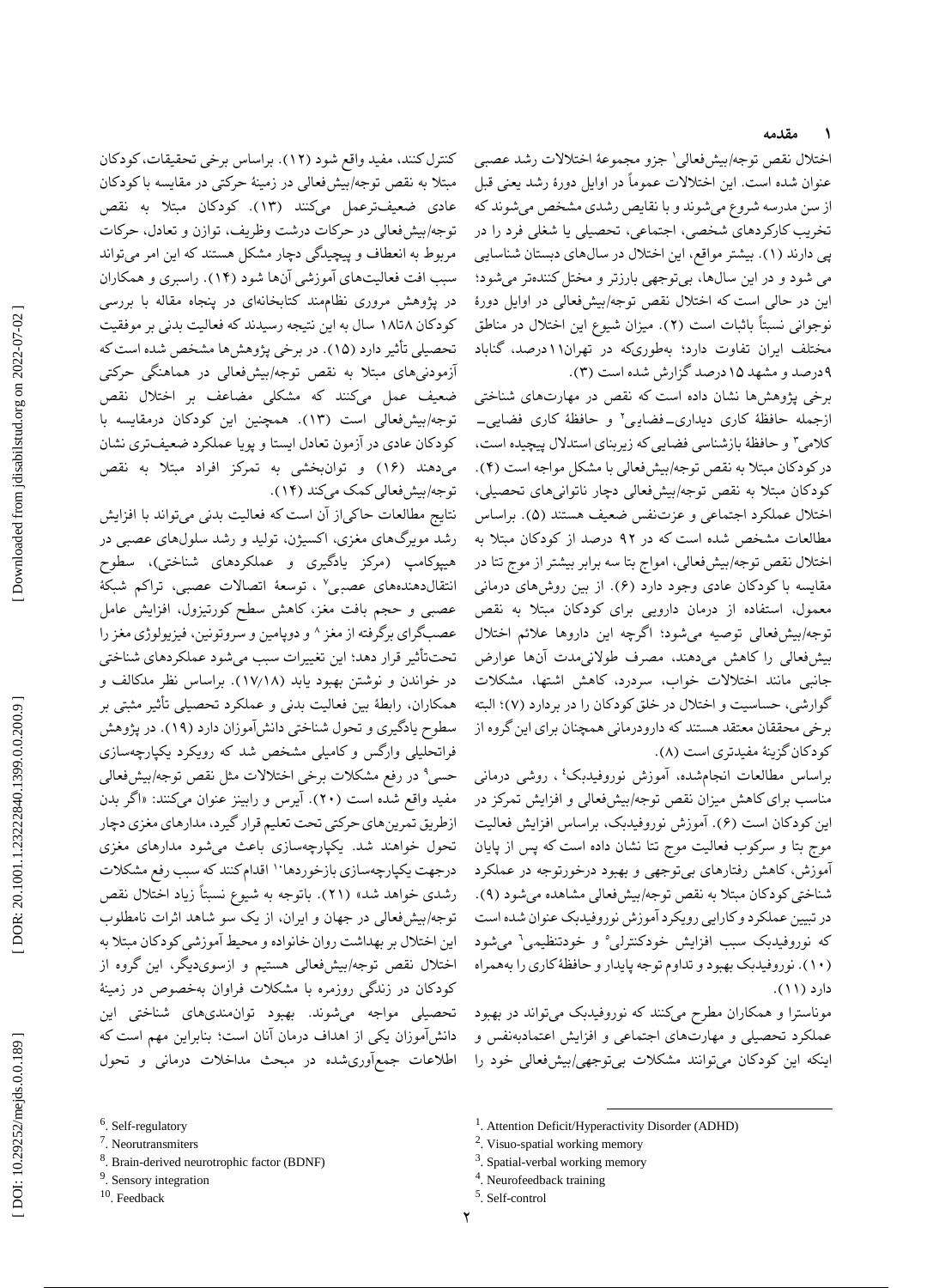رویکردهای نوین کمخطر، جایگزین و مکمل بهمنظور کمک به این دانشآموزان بررسی و استفاده شود؛ بنابراین انجام مطالعه در این باره ضروری بهنظر میرسد؛ ازاینرو پژوهش حاضر با هدف مقایسٔه اثربخشی رویکردهای درمانی آموزش نوروفیدبک و فعالیتهای یکپارچهسازی ادراکی\_حرکتی بر افزایش توان.ندیهای شناختی کودکان مبتال به اختالل نقص توجه/بیشفعالی در دانشآموزان مبتال به این اختالل در شهر مشهد انجام شد. اختلالات همبود° ازجمله مشکلات رفتاری یا بی|عتنایی مقابلهای) از تحقیق کنار گذاشته شدند؛ بنابراین نمونٔه این تحقیق شامل ۳۷ نفر آزمودنی بود که در سه گروه رویکرد آموزش نوروفیدبک، تمرینهای یکپارچهسازی ادراکی\_حرکتی و گواه بهصورت تصادفی قرار گرفتند؛ البته یک آزمودنی دیگر نیز در جریان تحقیق به دالیل شخصی از ادامٔه همکاری انصراف داد؛ بنابراین تمامی تحلیلهای صورتگرفته با نمونهای ۳۶نفری شامل ۱۲ نفر درگروه ازمایشی نوروفیدبک، ۱۲ نفر

### **روشبررسی 2**

روش پژوهش حاضر، نیمهازمایشی با طرح پیشازمون، پسازمون و پیگیری با دو گروه آزمایش و یک گروه گواه بود. در این پژوهش رویکرد<br>درمانی آموزش نوروفیدبک و تمرینهای یکپارچهسازی ادراکی\_ حرکتی بهعنوان متغیرهای مستقل و توانمندیهای شناختی در کودکان مبتال به نقص توجه/بیشفعالی بهعنوان متغیر وابسته در نظر گرفته شدند. جامعهٔ اماری را دانش۱موزان دختر و پسر دارای نشانههای نقص توجه/بیشفعالی ۱۱تا۱۱ساله و مشغول به تحصیل در مقطع ابتدایی مدارس شهر مشهد در سال 1۳۹۸ تشکیل دادند که دارای بهرٔه هوش عادی (بهرهٔ هوش عادی براساس آزمون ارزیابی اولیهٔ دانشآموزان در بدو ورود به مدرسه) بودند و از دارو یا درمان خاصی در طی دورهٔ پژوهش )با نظر پزشک معالج( استفاده نکردند. درواقع معیارهای ورود دانش|موزان به این مطالعه شامل سن ۱۱تا۱۱ سال، بهرهٔ هوشی عادی (۱۰۹تا۱۰) و استفادهنکردن از دارو و درمان بود. وجود اختالالت همبود ازجمله مشکالت رفتاری و بیاعتنایی مقابلهای )براساس معیارهای تشخیصی پنجمین ویرایش راهنمای تشخیصی و آماری اختالالت روانی 1 ، نداشتن همکاری منظم و مناسب برای ( شرکت در جلسات اموزشی\_درمانی و نیز غیبت بیش از سه جلسه، معیارهای خروج دانشآموزان از پژوهش در نظر گرفته شد. در این راستا پس از تشکیل بانک اطالعاتی دانشآموزان پسر و دختر ۱۵تا۱۱سالهٔ مشکوک به نقص توجه/بیشفعالی معرفیشده از سوی مراکز اختالالت یادگیری و مدارس شهر مشهد، این دانشآموزان بررسی شدند. سپس ۴۵ نفر از آنها برمبنای معیارهای ورود و پس از غربالگری برمبنای نظر روانپزشک و روانشناس بالینی و نیز تکمیل فرمهای تشخیص اختالل نقص توجه/بیشفعالی )مقیاس درجهبندی معلم کانرز' (۲۲) و فرم کوتاه مقیاس درجهبندی والدین کانرز۳ (۲۳))، آزمون عملکرد پیوسته<sup>؛</sup> (۲۴)، مشاهدهٔ رفتار و مصاحبه با والدین و دانشآموز موردنظر، بهعنوان نمونٔه این پژوهش انتخاب شدند. حداقل حجم نمونهٔ لازم در تحقیقات نیمهازمایشی، (۱۲ نفر در گروه آزمایشی نوروفیدبک، 1۲ نفر در گروه آزمایشی یکپارچهسازی ادراکی\_حرکتی و ۱۲ نفر در گروه گواه) است (۲۵)؛ بنابراین نمونهای از افراد واجد شرایط داوطلب شرکت در مطالعه، انتخاب شدند؛ البته پس از بررسیهای صورتگرفته تعداد هشت نفراز آنها بهدلیل دریافتنکردن تشخیص اولیٔه اختالل نقص توجه/بیشفعالی )وجود

در گروه ازمایشی یکپارچهسازی ادراکی\_ حرکتی و ۱۲ نفر در گروه

لیکرت نمرهگذاری میکنند؛ بنابراین دامنهٔ نمرهها از صفر (اصلاً<br>صحیح نیست، هرگز)، ۱ (فقط کمی درست است، گهگاهی)، ۲

(نسبتاً درست است، اغلب) و ۳ (کاملاً صحیح است،خیلی زیاد) متغیر است. نمرٔه هر اختالل متشکل از مجموع نمرات چند سؤال در مقیاس است و هرچه نمرٔه آزمودنی در آن اختالل بیشتر باشد، نشاندهندهٔ وجود و نیز شدت ان اختلال در فرد است (۲۲). کانرز و همکاران، دامنهٔ ضرایب الفا را برای زیرمقیاس از ۷۳درصد تا ۹۵درصد برای پسرها و از ۷۶درصد تا ۹۴درصد برای دخترها و پایایی را با روش بازازمایی برای عناد ۰٫۸۶ ، بیشفعالی\_تکانشگری ۰۰/۷۲ مشکلات اجتماعی ۰۰/۶۱ بیتوجهی\_شناختی ۰۰/۷۴ مضطرب\_خجالتی ۰٬۸۸ و کمال گرایی ۰٬۷۷ گزارش کردند (۲۲). این مقیاس توسط شهیم و همکاران در شیراز هنجاریابی شد و از پنج عامل مشکلات سلوک، بیشفعالی، بیتوجهی\_رؤیاپردازی، اضطراب\_خجالتی و انفعالیبودن تشکیل شده است. پایایی این مقیاس با روش بازازمایی برای کل مقیاس ۰٫۷۶ و برای زیرمقیاس های انفعالیبودن ۰٫۶۸، مشکلات سلوک ۰٫۷۹ بیتوجهی\_رؤیاپردازی ۰٬۸۲ بیشفعالی ۰٬۷۹ و اضطراب\_خجالتی ۰٬۶۹ متغیر بود. ضرایب الفای کرونباخ برای کل مقیاس برابر با ۰٬۸۶ و برای زیرمقیاسها از ۰٫۷۴ برای بیشفعالی تا ۰٫۸۹ برای بیتوجهی\_

فرم کوتاه مقیاس درجهبندی والدین کانرز: فرم اصلی این مقیاس - شامل ۹۳گویه برای سنجش اختالالت کودکان در ۲۵ حیطه تهیه شد و فرم کوتاه )تجدیدنظرشده( این مقیاس با ۴۸ گویه توسط کانرز و

همکاران در سال ۱۹۹۸ ارائه شد (۲۳). در این فرم کوتاه، همبستگی<br>درونی در تمام زیرمقیاس ها (مشکلات شناختی، عناد، بیش فعالی۔

تکانشگری، مضطرب\_خجالتی، کمالگرایی، مشکلات اجتماعی و روان تنی) از ۰/۵۷تا۰٬۵۷ در تغییر بود (۲۳). در این پژوهش از فرم

وری دادهها ابزارها و جلسات درمانی زیر استفاده شد. برای جمعآ مقیاس درجهبندی معلم کانرز: مقیاس درجهبندی معلم کانرز توسط - کانرز و همکاران در سال 1۹۹۸ ارائه شد )۲۲(. این مقیاس دارای ۳۹ گویه است که سه حیطٔه رفتار کالسی، شرکت در گروه و نگرش به مراجع قدرت را میسنجد. تکمیل این مقیاس 1۰تا1۵ دقیقه وقت میگیرد. معلمان گویهها را براساس مقیاسی چهاردرجهای از نوع

گواه براساس رضایت و همکاری انجام پذیرفت.

 $\overline{a}$ 

رؤیاپردازی متغیر بود (۲۶).

<sup>&</sup>lt;sup>3</sup>. Conners Parent Rating Scale-Short Form

<sup>4</sup> . Continues Performance Test (CPT)

<sup>5</sup> . Simultaneous disorders

<sup>&</sup>lt;sup>1</sup>. The Diagnostic and Statistical Manual of Mental Disorders-Fifth Edition (DSM -5)

<sup>2</sup> . Conners Teacher Rating Scale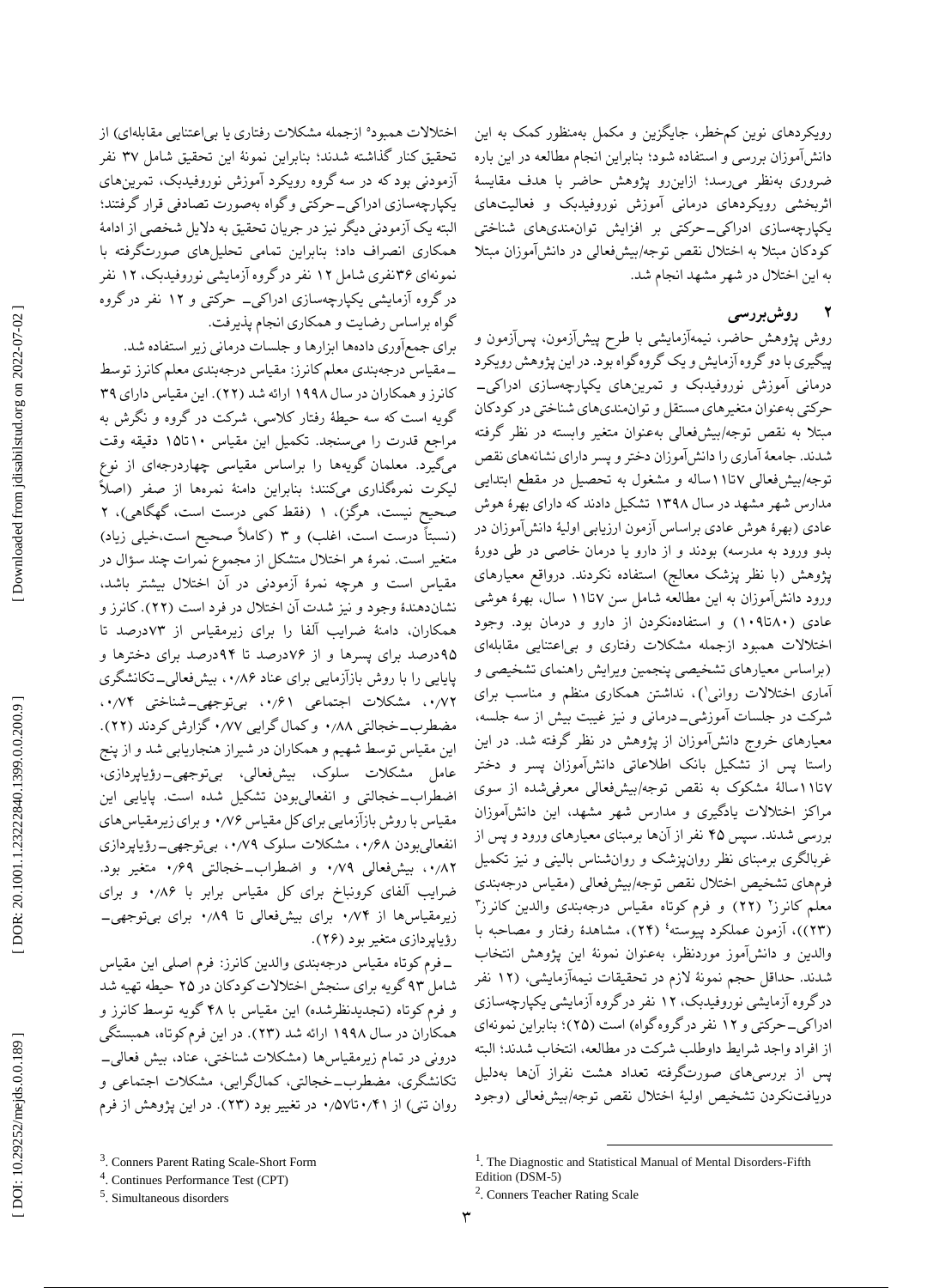به نقص توجه/بیشفعالی کمک میکند (۶). ضریب اعتبار (بازازمایی) این آزمون در یک بازآزمایی بیستروزه که توسط هادیانفرد و همکاران<br>انجام گرفت، در کل آزمون در پاسخ صحیح ۰٫۹۳ پاسخ حذف ۰٫۹۰ و پاسخ ارائه ۰/۷۲ بود. همچنین روایی ان با شیوهٔ روایی ملاک ازطریق مقایسٔه گروه هنجار و گروه دارای اختالل نقص توجه/بیشفعالی تایید شد (۲۹).

در این پژوهش از نسخهٔ نرمافزاری مؤسسهٔ پژوهشهای علوم رفتاریشناختی سینا ۳ استفاده شد که 1۵۰ عدد فارسی یا تصویر بهعنوان محرک وجود دارد و از این تعداد ۳۰ محرک بهعنوان محرک هدف در نظر گرفته شده است. نمرهگذاری براساس تعداد پاسخهای صحیح، زمان واکنش و دو نوع خطا (خطای حذف<sup>؛</sup> و خطای ارتکاب°) برای آزمودنی محاسبه میشود (۶). آزمودنی باید مقابل صفحٔه نمایشگر بنشیند و به عدد یا شکل هدف که توسط درمانگر مشخص میشود، با فشار کلیدی از صفحهکلید عکسالعمل نشان دهد.

ــ رویکرد آموزش نوروفیدبک<sup>٦</sup>: براساس تحقیقات مشخص شده است که امواج مغزی کودکان مبتلا به اختلال نقص توجه/بیشفعالی<br>درمقایسه باکودکان غیرنقص توجه/بیشفعالی دچار اختلالاتی است؛ بدینصورت که موج بتا کم و موج تتا و تتا/بتا بیشتر است و از آن جهت که این امواج بهطور مستقیم بر عملکردهای شناختی کودکان تاثیر دارد (۹)، زمانی که این امواج تنظیم میشود آنها قادر به حفظ تمرکز و بهبود توجه پایدار خواهند بود )11(. نوروفیدبک مبتنیبر نظریٔه شرطیسازی عامل است که مغز بهتدریج با تمرین و تکرار می|موزد برای نیل به هدف چه باید انجام دهد که این امر منجربه تنظیم امواج خود شود )1۲(. در این پژوهش در رویکرد آموزش نوروفیدبک از ProComp ساخت شرکت Thought دستگاه دوکانالٔه 2 Technology و نرم|فزار BioGraph Infiniti استفاده شد. ارزیابی<br>اولیه براساس خط پایهٔ چهارفعالیتی<sup>۷</sup> مبتنیبر سیستم ۲۰–۱۰ جهانی و بر نقطهٔ Cz° برای هر مراجع صورت گرفت. سپس هر جلسهٔ درمان بهشکل تکقطبی° و بهمدت ۴۵ دقیقه (۶) و با تمرینهای یکسویه، و مبتنیبر پروتکل لوبار و <sup>1</sup>۰ دوسویه و نیز DVD بر نقطٔه FCz همکاران (۳۰) انجام پذیرفت. درمان برای مراجعان هفتهای سه جلسه و بهمدت سه ماه (۳۶ جلسه) بود. در ابتدا برای ازمودنیها بهطورکامل روش کار توضیح داده شد. سپس در مرحلهٔ مداخله، کارتونهایی برای انها بر صفحهٔ مانیتور نمایش داده شد. زمانی که ازمودنی به کارتونها توجه داشت، تصاویر در حال حرکت بودند؛ ولی هنگامی که توجه وی منحرف شد، حرکت آن کند یا متوقف شد؛ بنابراین برای اینکه آزمودنی میتوانست ادامهٔ کارتون را ببیند، باید مجدداً توجه خود را به صفحهٔ نمایش معطوف میکرد که این امر بهمعنای تغییر تدریجی امواج مغزی سوی هدف خاص است. به

\_رویکرد یکپارچهسازی ادراکی\_حرکتی'': براساس برخی تحقیقات

- 10 . Frontal central zoom
- <sup>11</sup>. Perceptual-Motor Integration Appraoch

کوتاه این مقیاس استفاده شد. این فرم توسط والدین در فاصلٔه زمانی۱۰تا۱۵ دقیقه تکمیل میشود. آنها سؤالات را در فرمهایی که براساس مقیاس لیکرت درجهبندی شده است با استفاده از چهار گزینه انتخاب میکنند. دامنهٔ نمرات هر سؤال از صفر (اصلا صحیح نیست، هرگز)، ۱ (فقط کمی درست است، گهگاهی)، ۲ (نسبتاً درست است، اغلب) و ۳ (کاملاً صحیح است، خیلی زیاد) متغیر است. نمرهٔ هر اختلال متشکل از مجموع نمرات چند سؤال است و هرچه نمرهٔ ازمودنی در آن اختلال بیشتر باشد، نشاندهندهٔ شدت آن اختلال در وی است (۲۳). این ابزار در ایران توسط شهائیان و همکاران در شیراز هنجاریابی شد. چهار عامل مشکالت سلوک، مشکالت اجتماعی، اضطراب\_خجالتی و روانتنی برای آن بهدست امد که برای محاسبهٔ ضریب پایایی پایایی از روش بازآزمایی و آلفای کرونباخ استفاده شد. بازازمایی ۰٫۵۸ برای نمرهٔ کل مقیاس، زیرمقیاسهای روانتنی ۰۰٫۷۶ مشکلات سلوک ۰٫۶۴، مشکلات اجتماعی ۰٫۴۱ و اضطراب\_ خجالتی ۰٬۶۲ بهدست امد. ضرایب الفای کرونباخ برای نمرهٔ کل مقیاس، ۰٫۷۳ بود. ضرایب پایایی بین نمرهگذاری پدر و مادر ۰٫۷۰ برای نمرهٔ کل مقیاس و مشکلات اجتماعی ۰۰/۷۱ مشکلات سلوک ۰٫۷۰ . روانتنی ۰٫۶۸ و اضطراب\_خجالتی ۰٫۴۶ بهدست امد (۲۷). -هوشآزمای تهران\_استنفورد\_بینه': هوشآزمای تهران\_استنفورد\_ بینه بر گرفته از نسخهٔ پنجم هوش(زمای استنفوردـــ بینه است که در سال ۲۰۰۳ توسط روید۲ ساخته شد و توسط افروز و کامکاری در سال 1۳۸۵ استاندارسازی شد )بهنقل از ۲۸(. ضریب اعتبار در هوش ازمای تهران\_استنفورد\_بینه برای حیطهٔ کلامی ۸۳درصد، حیطهٔ غیرکالمی ۹۰درصد، هوشبهر کل ۹۰درصد، عامل استدالل سیال ۹۰درصد، عامل دانش ۸۶درصد، عامل استدالل کمی ۸۹درصد، عامل پردازش دیداری ۹۰درصد و عامل حافظٔه کاری ۸۹درصد عنوان شده است و درنهایت با ارائٔه هشت هوشبهر و ده نمرٔه تراز در این دو حیطه اطالعات جامعی دربارٔه کنشهای شناختی آزمودنی ارائه میدهد  $.$ (۲۸)

ــ نسخهٔ نرمافزاری ازمون عملکرد پیوسته: نسخهٔ اصلی ازمون عملکرد پیوسته روزولد و همکاران در سال 1۹۵۶ این آزمون را برای اندازهگیری فرایند گوش بهزنگی برای بیماران مبتلا به اسیب مغزی تهیه کردند. این آزمون توجه پایدار و کنترل تکانه یا تکانشگری را میسنجد (۲۴). ضریب اعتبار ازمون (بازازمایی) از ۰٫۷۰تا۰٫۷۵ برای پاسخهای صحیح و پاسخهای حذف ذکر شد )۲۴(. فرمهای مختلفی برای اهداف درمانی و پژوهشی تهیه و استفاده شده است که در تمام فرمها آزمودنی باید برای مدتی توجه خود را به مجموعهای محرک نسبتاً سادٔه دیداری یا شنیداری جلب کند و هنگام ظهور محرک هدف با فشار یک کلید، پاسخ خود را ارائه دهد. تعداد و زمان ارائهٔ محرک توسط ازمونگر تنظیم شدنی است (۲۹). این ازمون برای افراد بیشتر از شش سال اجرایی است و به تشخیص کودکان، نوجوانان و بزرگسالان مبتلا

 $\overline{a}$ 

4 . Omission 5

<sup>&</sup>lt;sup>7</sup>. Activity

<sup>8</sup> . Central zoom

<sup>&</sup>lt;sup>9</sup>. Monopolar

<sup>&</sup>lt;sup>1</sup>. Tehran-Stanford-Binet Intelligence

<sup>2</sup> . Roid

<sup>3</sup> . https://www.sinapsycho.com

<sup>.</sup> Commision

<sup>6</sup> . Neurofeedback Training Appraoch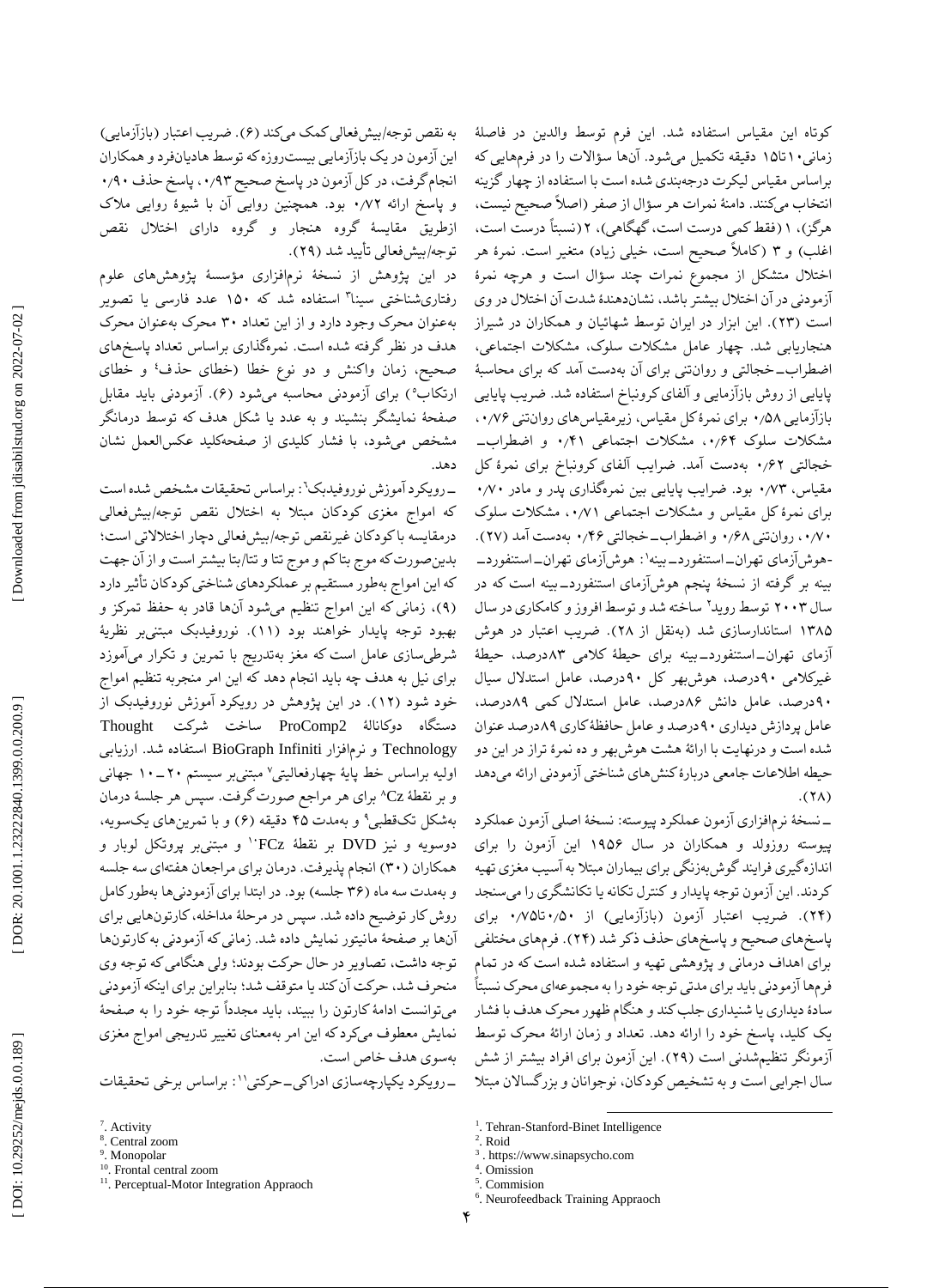آموزان از سوی مدرسه، فرمهای مقیاس درجهبندی معلم کانرز توسط پژوهشگران در اختیار معلمان دانشآموزان معرفیشده در مدرسه قرار گرفت. از والدین برای آشنایی با مراحل پژوهش دعوت شد. پس از اولین مراجعه، روش کار، رویکردهای استفادهشده، اصل محرمانهبودن اطالعات و نیز آزادی شرکت در پژوهش و نیز معیارهای خروج از تحقیق برای والدین توضیح داده شد. درصورتیکه انها به شرکت در پژوهش متمایل بودند، فرم رضایتنامه و نیز فرم کوتاه مقیاس درجهبندی والدین کانرز توسط والدین تکمیل میشد. در مرحلٔه پیشآزمون، آزمودنیها با نسخٔه نرمافزاری آزمون عملکرد پیوسته و همچنین هوش|زمای تهران\_استنفورد\_بینه ارزیابی شدند. سپس براساس نوع رویکرد درمانی، آزمودنیها آموزش را دریافت کردند؛ اما در این مدت برای گروه گواه هیچگونه برنامٔه درمانی ارائه نشد. پس از برگزاری پروتکلهای درمانی، از تمام مراجعان در گروههای ازمایش و پسآزمون و پس از گذشت ۴۵ روز آزمون پیگیری، با گروه گواه، استفاده از نسخٔه نرمافزاری آزمون عملکرد پیوسته و هوشآزمای تهران\_استنفورد\_بینه گرفته شد. در پایان، دادههای بهدستامده ارزیابی شدند.

در این پژوهش، روش،مای مختلف امار توصیفی و امار استنباطی باهم بهکار رفت. بهمنظور تجزیهوتحلیل دادهها، در سطح توصیفی از شاخصهای فراوانی، درصد، میانگین، انحراف معیار و در سطح استنباطی از روش تحلیل واریانس با اندازهگیری مکرر استفاده شد. بررسی مفروضات این نوع تحلیل با آزمونهای شاپیرو\_ویلک برای نرمالبودن دادهها، لون برای بررسی همگنی واریانسها، امباکس و کرویت موچلی انجام شد. همچنین مقایسٔه زوجی گروهها براساس ازمون توکی و مقایسهٔ زوجی مراحل اندازهگیری با ازمون بونفرونی صورت گرفت. تحلیل دادهها با استفاده از نرمافزار آماری SPSS نسخٔه درنظر گرفته شد. ۰ ۲۳ انجام شد. سطح معناداری تمام آزمونها ٫۰۵

#### **یافتهها ۳**

در این پژوهش نسبت دختران و پسران در گروههای آزمایشی و گواه برابر بود (۱۱ پسر و ۱ دختر). اطلاعات جمعیتشناختی برحسب پایهٔ تحصیلی در جدول ۱ اورده شده است.

مشخص شده است که کودکان مبتال به نقص توجه/بیشفعالی در تعادل، هماهنگی حرکتی دوطرفه، دقت و سرعت حرکتی دستها درمقایسه با کودکان غیرنقص توجه/بیشفعال بهطور معناداری ضعیفتر هستند (۳۱). فعالیتهای بدنی قادر است با تولید و رشد سلولهای عصبی در هیپوکامپ، سطوح انتقالدهندههای عصبی، افزایش حجم بافت مغز و فیزیولوژی مغز را تحتتاثیر قرار دهد. این تغییرات سبب میشود تا عملکردهای شناختی ازجمله توجه، پردازش اطلاعات و حافظه بهبود یابد (۱۷). همچنین برخی محققان به رابطهٔ بین فعالیت بدنی و عملکرد مطلوب تحصیلی و یادگیری و تحول شناختی دانشآموزان معتقد هستند )1۹( که در این جهت میتوان با انجام تمرینهای حرکتی بهصورت اصولی بر بهبود عملکردهای شناختی کودکان مؤثر واقع شد (۱۵). در این پژوهش در رویکرد درمانی یکپارچهسازی ادراک<sub>ی</sub>\_حرکتی از وسیلهای با عنوان «پاریاد» استفاده شد. پاریاد وسیلهای ترکیبی از تمرینات پویای 1 جسمی و ذهنی است (۳۲). لازم است ذکر شود، تمرینها پویاست؛ زیرا تمام تمرینها روی تختهٔ تعادل انجام میگیرد و فرد باید به روشی که اموزش میبیند، روی تختٔه تعادل بایستد و تمرینها را انجام دهد و تمرینها از این جهت ذهنی است که در مراحل پیشرفته فرد میباید در حین انجامدادن فعالیت بدنی به سؤال های درمانگر (اعم از دروس فارسی و ریاضی) پاسخ دهد. در این پکیج، تمرینات بهگونهای طراحی شده است که برای انجام صحیح آنها فرد باید یاد بگیرد چگونه با هر بار انجام تمرین و بازخوردی که از نتیجهٔ حرکت خود میگیرد، حرکت بعدی را تنظیم، برنامهریزی و اجراکند. (۳۲). هر مراجع سه جلسه در هفته بهمدت سه ماه (۳۶ جلسه) آموزش دریافت کرد. از اصول اساسی که این تمرینات ۲ است بر آن مبتنی است، اصل انعطافپذیری نورونی . این اصل مطرح میکند، مغز قادر به تغییر خود است، مسیرهای عصبی شکلگرفته با تمرینهای حرکتی تغییر میکنند و مسیرهای غیرفعال، فعال میشوند و هدف از این برنامه، تقویت فرایندهای پیشروی مغزی است که سبب

بهبود مهارتهای سطوح عالیتر خواهد بود (۳۱). فرایند انجام پژوهش به این صورت بود که ابتدا به مراکز اختالالت یادگیری و مدارس دورٔه اول ابتدایی نواحی سه، چهار و هفت شهر مشهد بهمنظور معرفیکردن دانشآموزان مشکوک به اختالل نقص توجه/بیشفعالی به تیم پژوهشی، اطلاعرسانی شد. پس از معرفی دانش

 $\overline{a}$ 

| څو اه              |         | يكپارچەسازى            |         | أموزش نوروفيدبك        |         |              |
|--------------------|---------|------------------------|---------|------------------------|---------|--------------|
| درصد               | فراواني | در صد                  | فراواني | در صد                  | فراواني | پايهٔ تحصيلي |
| $YQ/\cdot$         | w       | $\mathbf{r}\mathbf{r}$ |         | $\mathbf{r}\mathbf{r}$ |         | اول          |
| $YQ/\cdot$         |         | 19/                    |         | $\frac{6}{2}$          |         | دوم          |
| $\Lambda/\Upsilon$ |         | $\frac{6}{7}$          |         | $\frac{6}{2}$          |         | سوم          |
| 19/N               | w       | $\gamma_{\Delta/2}$    |         | $\frac{6}{2}$          |         | چهارم        |
| $YQ/\cdot$         | w       | $\Lambda/\Upsilon$     |         | 18/                    |         | ينجم         |

جدول ۱. اطلاعات جمعیتشناختی ازمودنیها

نتایج جدول ۱ نشان میدهد. در گروه اموزش نوروفیدبک و گروه \_یکپارچهسازی ادراکی\_حرکتی، بیشتر ازمودنیها در پایهٔ اول مشغول

<sup>2</sup>. Neoruplasticity

<sup>1</sup>. Dynamic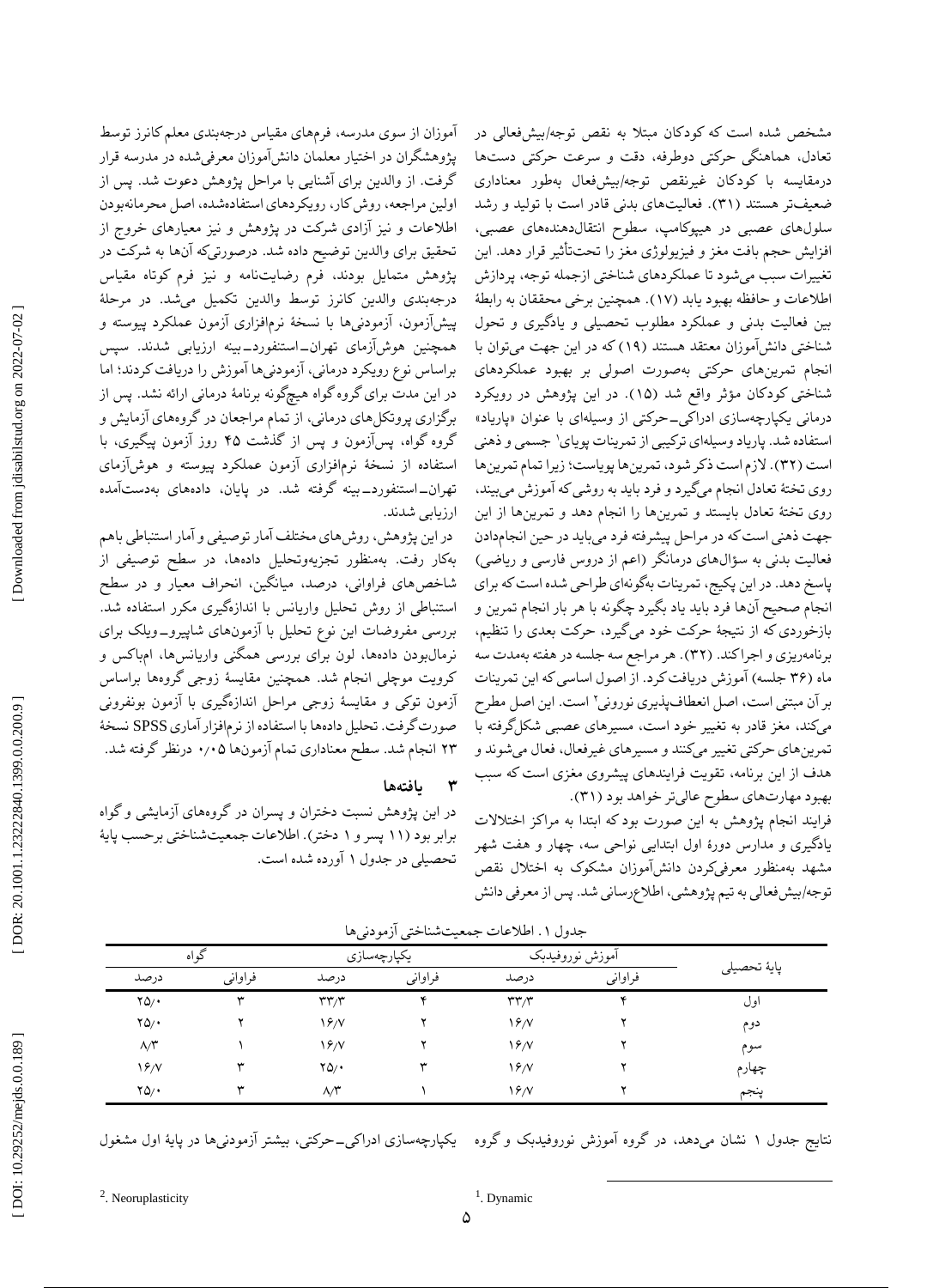آزمون لون مشخص کرد که این پیشفرض رد نشد (p>**۰**/۰۵). نتایج ازمون امباکس نیز نشان داد، ماتریس واریانس\_کوواریانس همگن بود . در بررسی کرویت نتایج آزمون کرویت موچلی مشخص )*p* < ۰ ٫۰۵ ( کرد که این فرض رد شد (۰۰**۳–<sub>p)</sub>؛ بنابراین از اصلاح اپسیلون** گیزر استفاده شد. پیش از اجرای تحلیل، شاخصهای گرینهاوس- توصیفی متغیرها در جدول ۲ بررسی شدند. به تحصیل بودند و در گروه گواه آزمودنیها به نسبت مساوی در پایههای اول، چهارم و پنجم و به نسبت کمتر در پایههای سوم و دوم مشغول به تحصیل بودند. برای اجرای روش تحلیل واریانس با اندازهگیری مکرر، ابتدا مفروضات ان بررسی شد. نتایج ازمون شاپیرو\_ویلک نشان داد که برای متغیرهای هوش غیرکالمی، هوش کالمی و هوش کلی فرض نرمالیتی رد نشد (۰٫۵×–p). همچنین بررسی همگنی واریانسها با

|              |                 | پیشأزمون                                |                  |                                   | پسآزمون            |                                        | پيگيري                          |  |
|--------------|-----------------|-----------------------------------------|------------------|-----------------------------------|--------------------|----------------------------------------|---------------------------------|--|
| متغيرها      | گروه            | ميانگين                                 | انحراف معيار     | ميانگين                           | انحراف معيار       | ميانگين                                | انحراف معيار                    |  |
|              | أموزش نوروفيدبك | $\Lambda$ $\Lambda$ $\Lambda$ $\Lambda$ | 9/70             | $\Lambda\Lambda/\Upsilon\Upsilon$ | 9/9.               | 97/F7                                  | $\Delta$ /9.                    |  |
| هوش غيركلامي | يكپارچەسازى     | $V_f^2$                                 | $V/9$ ۳          | $\lambda Y/VQ$                    | Q/A9               | $\Lambda\Delta/\mathcal{F}V$           | $\Delta/\Upsilon$               |  |
|              | گواه            | V9/97                                   | 9/0.             | V9/0                              | Y/VY               | $\Lambda \Upsilon / \Upsilon \Upsilon$ | $\mathfrak{r}_{/\mathcal{Q}}$ . |  |
|              | أموزش نوروفيدبك | $\Lambda$ ۴/۶ $V$                       | $V/\Delta Y$     | 97/F7                             | $V/\Lambda\Lambda$ | 90/0.                                  | 9/17                            |  |
| هوش كلامي    | يكپارچەسازى     | $\Lambda \setminus \cdot$               | $9/7\Lambda$     | $\Lambda V/FV$                    | A/Y                | 97/F7                                  | $\Lambda/\Upsilon$              |  |
|              | گواه            | $\Lambda \hat{\gamma}$                  | $V/\mathfrak{F}$ | $\Lambda\Delta/\Delta\Lambda$     | $V/\prime$         | $\Lambda\Lambda/\Delta$                | 5/77                            |  |
|              | أموزش نوروفيدبك | $\Lambda \mathbf{Y}/\cdot \cdot$        | $\Lambda$ /۶۹    | $\Lambda$ 9/ $\Lambda$ ۳          | 9/10               | 97/8V                                  | $\Delta/\Lambda$                |  |
| هوش کلی      | يكپارچەسازى     | $VV/\Lambda Y$                          | $V/\Delta Y$     | $\Lambda\Delta/\cdot\cdot$        | 9/77               | $\Lambda\Lambda/\Delta$                | $0/\Lambda$                     |  |
|              | گواه            | $\Lambda$ Y/ $\cdot$                    | V/YY             | $\lambda \frac{\lambda}{\lambda}$ | $\Delta/\Upsilon$  | $\Lambda \Delta/\Upsilon \Delta$       | Y/9V                            |  |

جدول ۲. شاخص،های توصیفی متغیرها بهتفکیک گروههای ازمایش و گروه گواه در پیش(زمون، پس|زمون و پیگیری

و در مرحلٔه پیگیری درمقایسه با مرحلٔه پسآزمون افزایش یافته است. نتایج تحلیل واریانس با اندازهگیری مکرر در جدول ۳ مشاهده میشود.

نشان میدهد که در گروههای آموزش نوروفیدبک و جدول ۲ یکپارچهسازی ادراکی\_حرکتی، میانگین هوش غیرکلامی، هوش کالمی و هوش کلی در مرحلٔه پسآزمون درمقایسه با مرحلٔه پیشآزمون

| مجذور<br>اتا                                        | $p$ مقدار                           | مقدار F                 | ميانگين<br>مجذورات                    | درجهٔ<br>آزادى           | مجموع<br>مجذورات                    | منبع تغييرات           |           | متغير        |
|-----------------------------------------------------|-------------------------------------|-------------------------|---------------------------------------|--------------------------|-------------------------------------|------------------------|-----------|--------------|
| $\cdot$ / $\circ$                                   | $\langle \cdot/\cdot \cdot \rangle$ | $V \cdot / \Lambda f$   | $V\Delta \mathcal{F}/V\mathcal{F}$    | 1/80                     | 1.91/T0                             | مرحلة اندازهگيري       |           |              |
| $\cdot$                                             | $\langle \cdot/\cdot \cdot \rangle$ | $V/\Lambda \Upsilon$    | $\Lambda \Upsilon / 90$               | $\mathbf{y}/\mathbf{y}$  | <b>YFY/17</b>                       | مرحلهٔ اندازهگیری*گروه | درونگروهي |              |
|                                                     |                                     |                         | $\mathcal{N} \cdot \mathcal{S}$       | $Y/\Lambda$ 9            | 011/0.                              | خطا                    |           | هوش غيركلامي |
| $\cdot$ /۲۴                                         | $\cdot$ / $\cdot$ \ $\Upsilon$      | $\Delta/\cdot \Lambda$  | $Y\Lambda$ $\gamma Y\Lambda$          | ۲                        | 99.49                               | گروه                   |           |              |
|                                                     |                                     |                         | 94/98                                 | ٣٣                       | $r \rightarrow r \rightarrow \cdot$ | خطا                    | بينگروهي  |              |
| $\cdot$ /۶۷                                         | $\langle \cdot/\cdot \cdot \rangle$ | 91/T                    | $V \cdot 5/\lambda$                   | 1/VQ                     | 1777/1V                             | مرحلة اندازهگيري       |           |              |
| $\boldsymbol{\cdot} / \boldsymbol{\uparrow} \wedge$ | $\langle \cdot/\cdot \cdot \rangle$ | $\{\cdot/\}\$           | $\cdot$ $\mathfrak{r}_{/\mathcal{Q}}$ | $\mathbf{r}/\mathbf{r}$  | 394/97                              | مرحلهٔ اندازهگیری*گروه | درونگروهي |              |
|                                                     |                                     |                         | 1.77                                  | $\Delta V/\Delta\Lambda$ | 090/1V                              | خطا                    |           | هوش كلامي    |
| $\cdot$ / $\cdot$ Y                                 | $\cdot$ /۳۱۲                        | 1/71                    | $197/$ .                              | ۲                        | $T\Lambda\mathcal{S}/\cdot\cdot$    | گروه                   |           |              |
|                                                     |                                     |                         | 109/17                                | ٣٣                       | 070.017                             | خطا                    | بينگروهي  |              |
| $\cdot/\vee\cdot$                                   | $\langle \cdot/\cdot \cdot \rangle$ | $V_f/\Lambda r$         | $\lambda\Delta$ $\lambda/\lambda$ 9   | 1/f                      | 1717/17                             | مرحلة اندازهگيري       |           |              |
| $\cdot$ /۳۶                                         | $\langle \cdot/\cdot \cdot \rangle$ | $9/\tilde{r}$           | $\cdot$ ۳/۱۶                          | $Y/\Lambda Q$            | Y4Y/AY                              | مرحلهٔ اندازهگیری*گروه | درونگروهي |              |
|                                                     |                                     |                         | 11/4                                  | 48199                    | 011.6                               | خطا                    |           | هوش کلی      |
| $\cdot$ 19                                          | 4/189                               | $\mathsf{r}_\mathsf{A}$ | 480/09                                | ۲                        | VT)/19                              | گروه                   |           |              |
|                                                     |                                     |                         | 114/48                                | ٣٣                       | $\Upsilon$ VVV/11                   | خطا                    | بينگروهي  |              |

جدول ۳. نتایج تحلیل واریانس با اندازهگیری مکرر برای بررسی تفاوتهای درونگروهی و بینگروهی

تفاوتهای بینگروهی معنادار بود؛ اما در هوش کالمی )*p* = ۰ ٫۰۴۶ ( تفاوتهای بینگروهی معنادار نبود (۳۱۲/۰=p). با درنظرگرفتن مجذور اتا باید گفت، ۰٬۲۴ از تغییرات هوش غیرکلامی و ۰٬۱۶ از تغییرات هوش کلی ناشیاز عضویت در گروههای آزمایشی بوده است. براساس جدول ۳، در هوش غیرکلامی، هوش کلامی و هوش کلی تفاوتهای درونگروهی در طول زمان معنادار بود (۰٫۱**۰**۱–p). اثر متقابل بین مرحلٔه اندازهگیری و گروه در هر سه متغیر نیز معنادار بود *p* )و هوش کلی = ۰ *p*)؛ همچنین در هوش غیرکالمی )٫۰1۲ > ۰ ٫۰۰1 (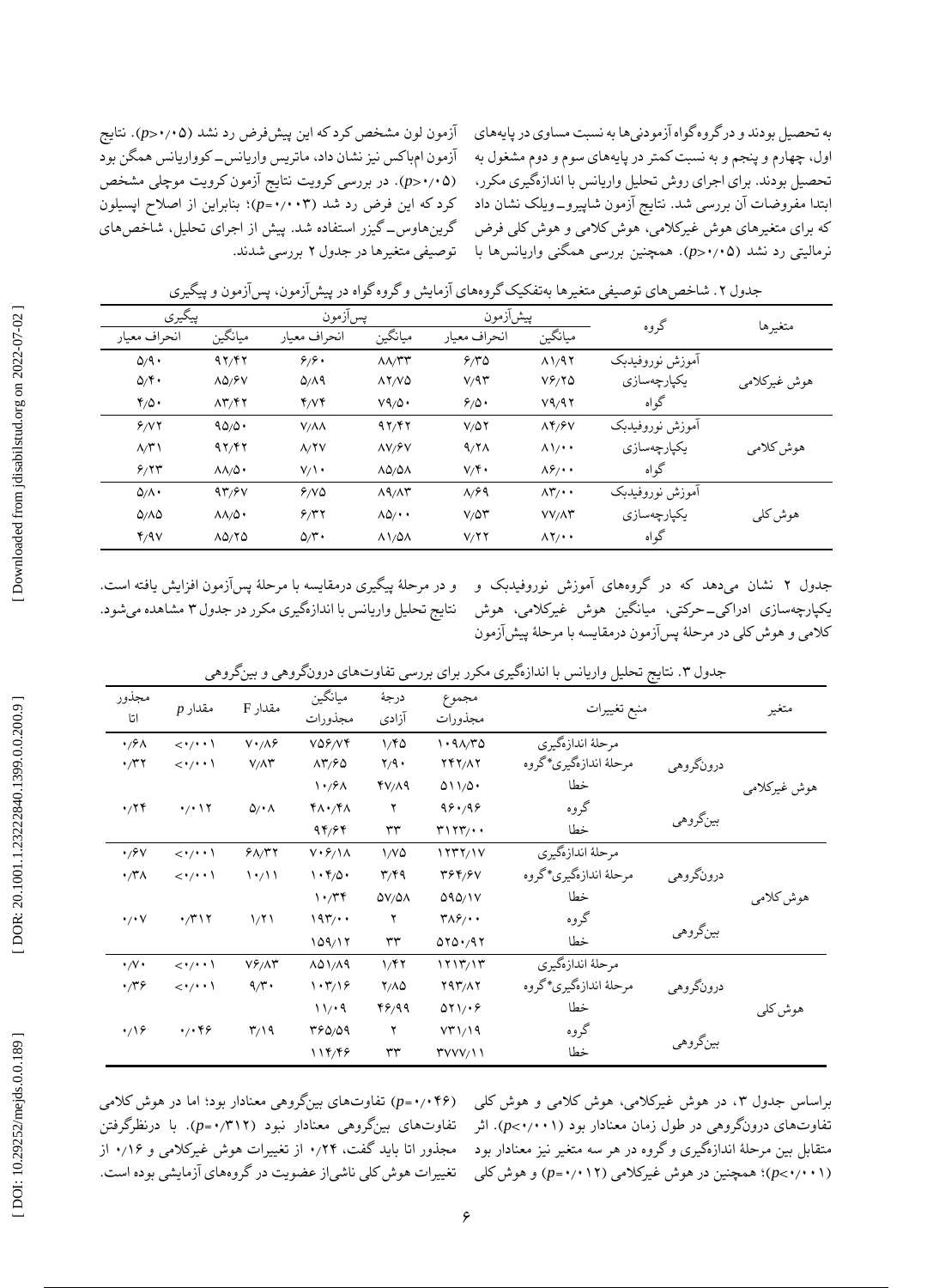



نمودار ۲. تغییرات هوش کلامی در طول زمان بهتفکیک گروههای ازمایشی و گروه گواه

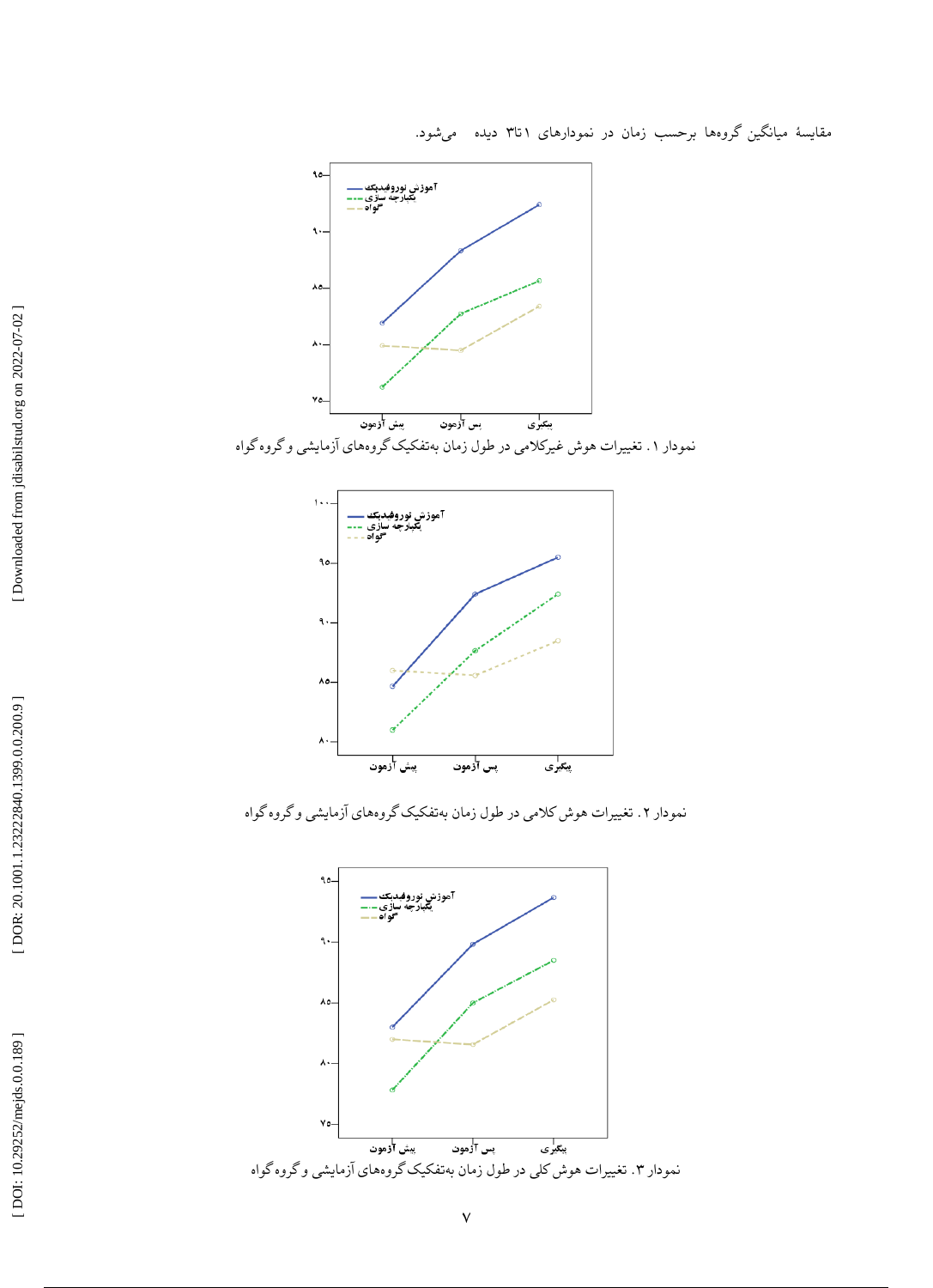| $p$ مقدار                            | اختلاف ميانگين                           | گروه (j)    | گروه (i)        | متغير        |
|--------------------------------------|------------------------------------------|-------------|-----------------|--------------|
| $\cdot$ / $\cdot$ $\uparrow$ $\circ$ | 9/4                                      | يكپارچەسازى | آموزش نوروفيدبك |              |
| $\cdot$ / $\cdot$ \ $\wedge$         | 9/911                                    | گواه        | آموزش نوروفيدبك | هوش غيركلامي |
| 4/987                                | $\cdot$ /۶۱۱                             | گواه        | يكپارچەسازى     |              |
| $\cdot$ /۴۱۱                         | ۳/۸۳۳                                    | يكپارچەسازى | آموزش نوروفيدبك |              |
| $\cdot$ ror                          | 8/199                                    | گواه        | آموزش نوروفيدبك | هوش كلامي    |
| $\cdot$ /99۳                         | $\cdot$                                  | گواه        | يكپارچەسازى     |              |
| $\cdot/17V$                          | $\Delta / 400$                           | يكپارچەسازى | آموزش نوروفيدبك |              |
| 4.60                                 | $Q/\Lambda\Lambda\Lambda$                | گواه        | آموزش نوروفيدبك | هوش کلی      |
| $\cdot$ /947                         | $\cdot$ / $\wedge$ $\uparrow$ $\uparrow$ | گواه        | يكپارچەسازى     |              |

. نتایج آزمون تعقیبی توکی مبنیبر مقایسٔه زوجی گروهها در میانگین متغیرهای پژوهش جدول ۴

نتایج ازمون توکی در جدول ۴ بهمنظور مقایسهٔ زوجی گروهها نشان داد – تفاوت معناداری داشت. این تفاوت بهگونهای بود که میانگین نمرات هوش غیرکلامی برای گروه آموزش نوروفیدبک از دو گروه دیگر بیشتر<br>بود.

که فقط در میانگین نمرات هوش غیرکالمی گروه آموزش نوروفیدبک با گروه یکپارچهسازی (p=**۰**/۰۳۵) و با گروه کنترل (۰۱۸–(p=۰/۰

| $p$ مقدار                             | اختلاف ميانگين             | زمان (j) | زمان (i) | متغير        |
|---------------------------------------|----------------------------|----------|----------|--------------|
| $\langle \cdot / \cdot \cdot \rangle$ | $-\frac{\gamma}{2}$        | پسآزمون  | پیشآزمون |              |
| $\langle \cdot/\cdot \cdot \rangle$   | $-V/\Lambda \cdot \hat{z}$ | پیگیری   | پیشآزمون | ہوش غیرکلامی |
| $\langle \cdot/\cdot \cdot \rangle$   | $-\mathsf{r}/\mathsf{r}$   | پيگيري   | پسآزمون  |              |
| $\langle \cdot / \cdot \cdot \rangle$ | $-\frac{96}{9}$            | پسآزمون  | پيشآزمون |              |
| $\langle \cdot/\cdot \cdot \rangle$   | $-\lambda/\Upsilon\Delta$  | پيگيري   | پیشآزمون | هوش كلامي    |
| $\langle \cdot/\cdot \cdot \rangle$   | $-\mathsf{r}/\mathsf{QAT}$ | پيگيري   | پسآزمون  |              |
| $\langle \cdot / \cdot \cdot \rangle$ | $-\frac{9}{2}$             | پسآزمون  | پيشآزمون |              |
| $\langle \cdot / \cdot \cdot \rangle$ | $-\lambda$ 194             | پيگيري   | پيشآزمون | هوش کلی      |

پسآزمون پیگیری

نتایج ازمون بونفرونی در جدول ۵ برای مقایسهٔ زوجی مراحل مختلف اندازهگیری نشان داد که در میانگین نمرات هر سه متغیر پژوهش یعنی هوش غیرکالمی، هوش کالمی و هوش کلی در مراحل پیشآزمون و پسآزمون، مراحل پیشآزمون و پیگیری و مراحل پسآزمون و پیگیری تفاوت معناداری وجود داشت (p<**۰**/۰۰۱). این تفاوتها بهگونهای بوده که در مراحل پسآزمون و پیگیری میانگین نمرات هر سه متغیر<br>درمقایسه با مرحلهٔ پیشآزمون افزایش معناداری داشت.

> **بحث 4**

هدف این پژوهش، مقایسهٔ اثربخشی دو رویکرد اموزش نوروفیدبک و یکپارچهسازی ادراکی\_حرکتی بر افزایش توانمندیهای شناختی کودکان مبتلا به نقص توجه/بیشفعالی بود. نتایج نشان داد، اموزش نوروفیدبک و یکپارچهسازی ادراکی\_حرکتی در مراحل پس|زمون و پیگیری سبب افزایش توانمندیهای شناختی کودکان مبتال به اختالل نقص توجه/بیشفعالی گروههای آزمایش شده است. یافتههای این پژوهش با نتایج برخی تحقیقات که در این زمینه صورت گرفته است،

سیمکین و همکاران معتقد بودند که نوروفیدبک، همسوست؛ خودکنترلی و خودتنظیمی را افزایش میدهد (۱۰). موناسترا و همکاران بیان کردند، نوروفیدبک باعث بهبود عملکرد تحصیلی کودکان مبتلا به نقص توجه/بیشفعالی میشود (۱۲). لیندن و همکاران بر تاثیر نوروفیدبک بر بهبود عملکردهای شناختی کودکان مبتلا به نقص توجه/بیشفعالی تاکید داشتند (۹). همچنین دشت بزرگی و همکاران در پژوهش خود به این نتیجه رسیدند که نوروفیدبک سبب بهبود توجه پایدار و حافظهٔ کاری میشود (١١).

 $-\mathbf{r}/\mathbf{r}$ 

 $\leftarrow$ 

در تبیین چگونگی تاثیر مداخلات درمانی اموزش نوروفیدبک بر افزایش توانمندیهای شناختی کودکان مبتال به اختالل نقص بیشفعالی میتوان به دالیل احتمالی اثربخشی رویکرد آموزش توجه/ نوروفیدبک بر تغییرات ایجادشده در امواج مغزی کودکان مبتلا به اختالل نقص توجه/بیشفعالی اشاره کرد. از دیگر سو، براساس یافتههای این پژوهش، فعالیتهای حرکتی نظامهند با محوریت تعادل ایستا و پویا که بهگونهای تمام اندامهای بدن را درگیر میکند با رعایت زمان مناسب، قادر خواهد بود بر توانمندیهای شناختی کودکان مبتال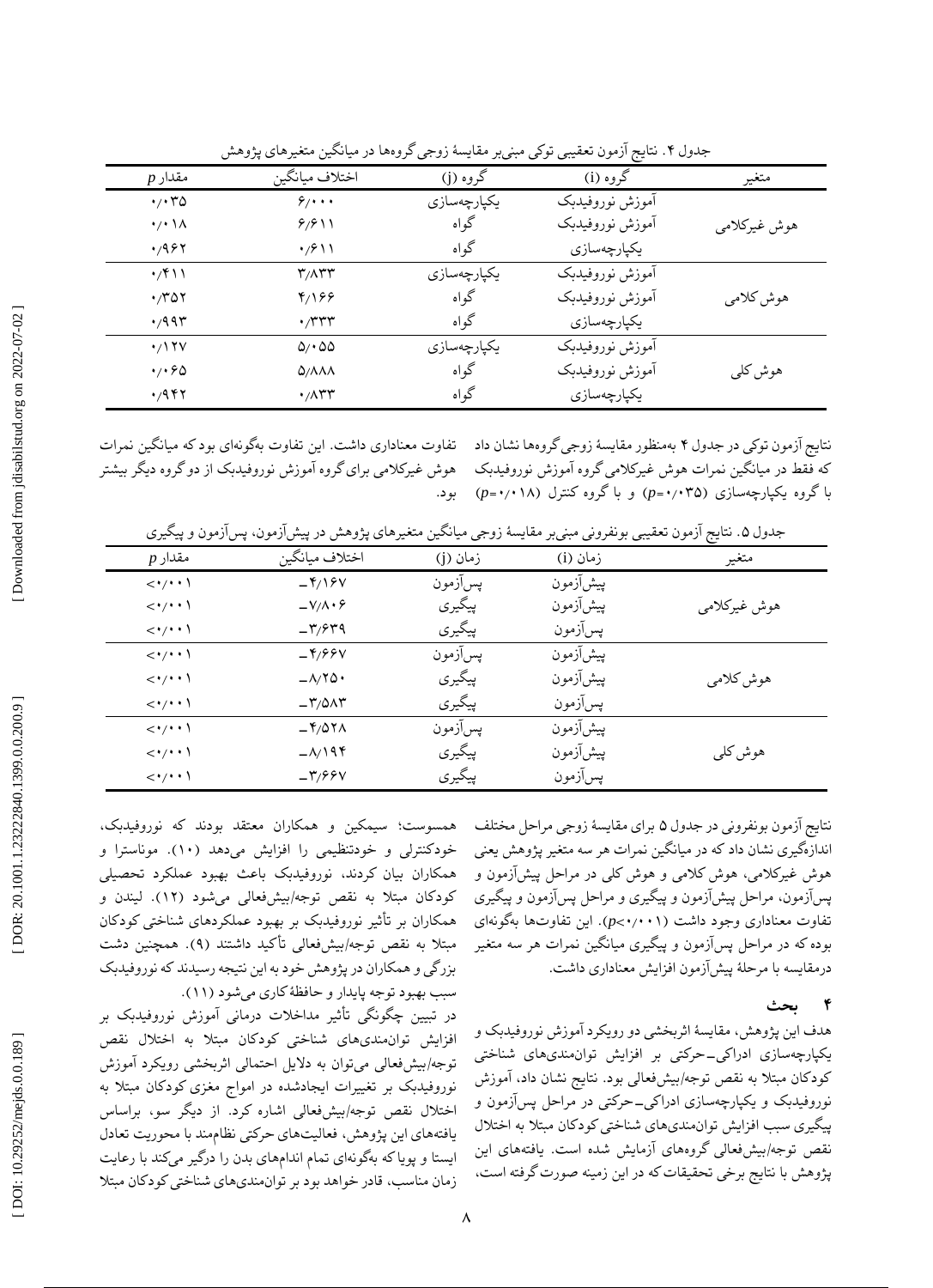DOR: 20.1001.1.23222840.1399.0.0.200.9

توجه پایدار سبب کاهش عالئم نقص توجه در کودکان مبتال به اختالل نقص توجه/بیشفعالی و سبب افزایش توانمندیهای شناختی این کودکان شد؛ اما براساس یافتههای برخی مطالعات مانند پژوهش اوگریم و هستاد، تأثیر مداخلٔه نوروفیدبک کم است و استفاده از داروهای محرک همچنان بهعنوان درمان بهتر برای بیشفعالی توصیه میشود (۸).

این پژوهش با محدودیتهایی مواجه بود که توجه به آنها راه را برای مطالعات آتی هموار میکند؛ اولین محدودیت، استفاده از حجم نمونٔه کم بود که استفاده از نمونههای استاندارد بیشتر در مطالعات آتی بر کودکان و حتی بزرگساالن مبتال به اختالل نقص توجه/بیشفعالی، سبب قوت بیشتر نتایج خواهد شد. کودکان مبتال به اختالل نقص توجه/بیشفعالی معموالً از دارو استفاده میکنند و زمانی که داروی آنها قطع میشود، آنها و خانوادهها با مشکالت ناشی از مصرفنکردن دارو مواجه میشوند که گاهی خانواده را در ادامه همکاری با گروه پژوهشی با شک و تردید مواجه میکند؛ ازاینرو اگر در پژوهشهای آتی از افرادی استفاده شود که از دارو مصرف نمیکنند، میتوان از اثربخشی رویکردهای مکمل درمانی با وضوح بیشتری اطمینان یافت.

#### **نتیجهگیری ۵**

باتوجه به یافتههای این پژوهش نتیجه گرفته میشود، آموزش نوروفیدبک و یکپارچهسازی ادراکی\_حرکتی در مراحل پس|زمون و پیگیری، قادر به بهبود و افزایش توانمندیهای شناختی کودکان مبتال به اختالل نقص توجه/بیشفعالی هستند. در مقام مقایسه، بهجز در هوش غیرکالمی که آموزش نوروفیدبک اثربخشی بیشتری درمقایسه با یکپارچهسازی ادراکی\_حرکتی دارد، این دو رویکرد مداخلهای تفاوت معناداری در افزایش توانمندیهای شناختی کودکان مبتال به اختالل نقص توجه/بیشفعالی ندارند؛ بنابراین میتوان از این رویکردهای مداخلهای بهعنوان درمانهای جایگزین یا مکمل برای درمان کودکان مبتال به اختالل نقص توجه/بیشفعالی استفاده کرد.

#### **قدردانی تشکر و 6**

الزم میدانیم از مساعدتهای والدین و آزمودنیهایی که در طی مدت انجام پژوهش نهایت همکاری را داشتند، سپاسگزاری کنیم. همچنین از سرکار خانم طیبه ساالرپور مدیریت داخلی مرکز مشاورٔه تخصصی کودک و نوجوان سپهر که باگروه پژوهشی همکاری داشتند، قدردانی میکنیم.

#### **بیانیهها 7**

# ییدیٔه اخالقی و رضایتنامه از شرکتکنندگان تأ

این پژوهش برگرفته از رسالٔه مقطع دکتری رشتٔه روانشناسی دانشگاه آزاد اسالمی واحد بجنورد است که دارای کد اخالق IR.IAU.BOJNOURD.REC.1398.022 است. اصول اخلاقی رعایتشده در این پژوهش عبارت بود از: رعایت حریم خصوصی، رازداری، استفاده از دادهها و یافتهها فقط در راستای اهداف پژوهش، آزادی و اختیار شرکتکنندگان برای تداوم مشارکت در پژوهش. به اختلال نقص توجه/بیشفعالی تاثیر گذارد و سبب افزایش انها شود. یافتههای این پژوهش با نتایج برخی تحقیقات که در این زمینه صورت گرفته، همسوست؛ سلطانی کوهبنانی معتقد است، توانبخشی . حرکتی سبب بهبود تمرکز این گروه از کودکان میشود )1۴( پونتیفکس و همکاران به این نتیجه رسیدند که فعالیت بدنی، عملکردهای شناختی را ازجمله توجه، پردازش اطالعات و حافظه بهبود میبخشد (۱۷). همچنین مدکالف و همکاران در پژوهش خود دریافتند که فعالیت بدنی منجربه بهبود یادگیری و تحول شناختی کودکان مبتلا به نقص توجه/بیشفعالی میشود (۱۹). وارگس و کامیلی معتقدند، یکپارچهسازی ادراکی\_حرکتی بر رفع اختلال نقص توجه/بیشفعالی مؤثر است (۲۰).

در تبیین چگونگی تاثیر مداخلات درمانی یکپارچهسازی ادراکی\_ حرکتی بر افزایش توانمندیهای شناختی کودکان مبتال به اختالل نقص توجه/بیشفعالی میتوان به نظرات پونتیفکس و همکاران استناد کرد که معتقد بودند، اثربخشی این رویکرد منجربه رشد مویرگهای مغزی، افزایش مصرف اکسیژن، تولید و رشد سلولهای عصبی در هیپوکامپ )مرکز یادگیری و عملکردهای شناختی(، سطوح انتقالدهندههای عصبی، توسعٔه اتصاالت عصبی، تراکم شبکههای عصبی و حجم بافت مغز میشود (۱۷)؛ همچنین ایرس و رابینز بیان کردند، اگر بدن ازطریق تمرینهای حرکتی تحت تعلیم قرار گیرد، مدارهای مغزی دچار تحول خواهند شد و یکپارچهسازی باعث میشود مدارهای مغزی درجهت یکپارچهسازی بازخوردها اقدام کنند که سبب رفع مشکالت رشدی خواهد شد (۲۱).

براساس یافتههای پژوهش، در متغیر هوش غیرکالمی بین آموزش نوروفیدبک با یکپارچهسازی ادراکی\_حرکتی و گواه تفاوت معنادار وجود داشت؛ اما در متغیرهای هوش کالمی و کلی، بین آموزش نوروفیدبک با یکپارچهسازی ادراکی\_حرکتی و گواه در افزایش توانمندیهای شناختی کودکان مبتال به اختالل نقص توجه/بیشفعالی، تفاوت معناداری وجود نداشت.

یکی از مشکلات در رویکرد درمانی آموزش نوروفیدبک، طولانیبودن<br>زمان اثرگذاری و نیز هزینهٔ زیاد آن است که بر جریان درمان مؤثر است؛ چنانکه رضایی و همکاران معتقد بودند، مدت زمان درمان و فاصلهٔ جلسات بهطور مستقیم بر روند درمان تاثیر میگذارند و گاهی میزان اثرگذاری آنها بیش از روش و پروتکل استفادهشده است (۶).

از نقاط قوت این پژوهش میتوان به تعامل نزدیک بین درمانگر و مراجعان اشاره کرد که سبب ایجاد تعامل سازنده و ترقیب مراجعان به ادامه روند درمان شده است. از دیگر نقاط قوت این پژوهش در بین مطالعات انجامشده در زمینٔه آموزش نوروفیدبک و فعالیت یکپارچهسازی ادراکی\_حرکتی، استفاده از ابزارهای دقیق با روایی زیاد برای تعیین اثربخشی مداخالت در شرکتکنندهها، برابری نسبی ضریب هوشی شرکتکنندگان، استفاده از یک پروتکل کامالً استاندارد جهانی برای مداخلهٔ اموزش نوروفیدبک (۳۰)، درنظرگرفتن تعداد جلسات نسبتاً زیاد (۳۶ جلسه) برای درمان و مقایسهٔ بین مداخلات اموزش نوروفیدبک و یکپارچهسازی ادراک<sub>ی</sub>\_حرکتی بود؛ بنابراین میتوان عالوهبر درمان پزشکی، از طریق افزایش دقت، تمرکز و ایجاد و تداوم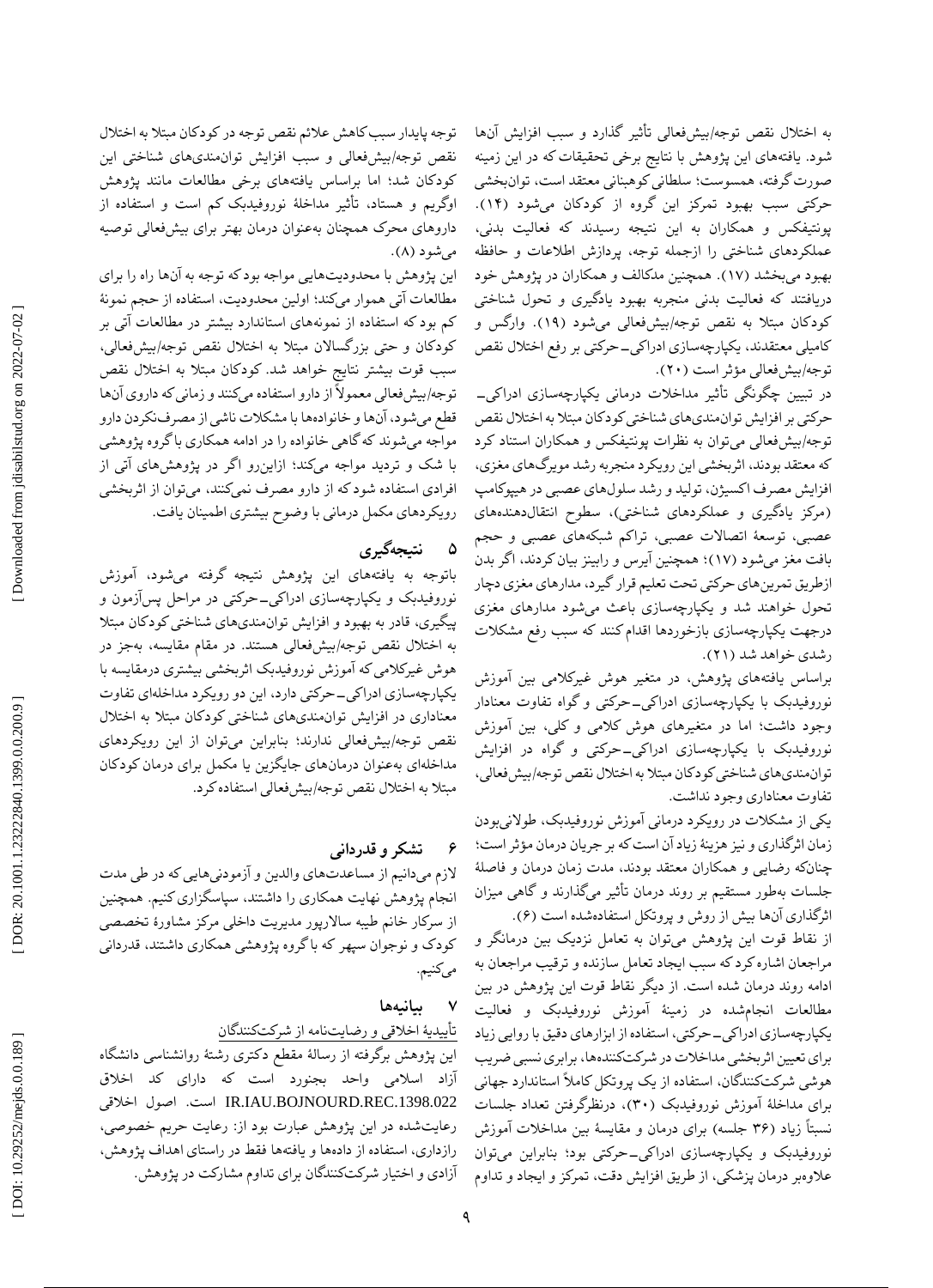منابع مالی در انجام این پژوهش هیچ فرد یا سازمانی مشارکت مالی نداشته است. مشارکت نویسندگان نویسندگان در تمام مراحل پژوهش اعم از ارائٔه ایده و تعیین عنوان پژوهشی، انجام مطالعات، جمع آوری و تفسیر دادهها و نتیجهگیری نهایی با یکدیگر همکاری مؤثر داشتند.

رضایت برای انتشار این امر غیر قابل اجرا است. در دسترس بودن دادهها و مواد پژوهشگرانی که به اطلاع از دادههای این تحقیق تمایل دارند، میتوانند ازطریق ایمیل (<u>[Mahmoud.jajarmi@gmail.com](file:///C:/Users/Lenovo/Desktop/رساله.مقاله/مجله%20ماتوانی.ابان400/Mahmoud.jajarmi@gmail.com))</u> با محققان ارتباط داشته باشند. تضاد منافع نویسندگان اعالم میکنند که هیچگونه تضاد منافعی ندارند.

# **References**

- 1. American Psychiatry Association. Diagnostic and Statistical Manual of Mental Disorder (DSM-5). 5<sup>th</sup> ed. Rezaei F, Fakhraei A, Farmand A, Nillofari A, Hashmi Azar J, Shamloo F. (Persian translator). Tehran: Arjmand Pun;2015, pp:95 –102.
- 2 . Ganji M. Child and adolescent psychopathology based on DSM-5. Tehran: Savallan; 2019, pp:157-61.
- 3. . Barzegarbafrooei K. Some solutions for identifying and treatment of Attention -Deficit Hyperactivity Disorder children. Exceptional Education Journal. 2015;3(131):47–56. [Persian] [http://exceptionaleducation.ir/article](http://exceptionaleducation.ir/article-1-335-en.pdf)-1 -335 [-en.pdf](http://exceptionaleducation.ir/article-1-335-en.pdf)
- 4 . Klingberg T, Forssberg H, Westerberg H. Training of working memory in children with ADHD. J Clin Exp Neuropsychol. 2002;24(6):781–91. doi: <u>10.1076/jcen.24.6.781.8395</u>
- 5 . Daley KC. Update on attention -deficit/hyperactivity disorder. Curr Opin Pediatr. 2004;16(2):217 –26. doi: [10.1097/00008480](https://doi.org/10.1097/00008480-200404000-00020) -20040400 0 -00020
- 6 . Rezaei M, Salarpor Kamarzard T, Najafian Razavi M. The effects of neurofeedback, yoga interventions on memory and cognitive activity in children with attention deficit/hyperactivity disorder: a randomized controlled trial. Annals of Applied Sport Science. 2018;6(4):17-27. doi[: 10.29252/aassjournal.6.4.17](http://dx.doi.org/10.29252/aassjournal.6.4.17)
- 7 . Briars L, Todd T. A review of pharmacological management of Attention -Deficit/Hyperactivity Disorder. J Pediatr Pharmacol Ther. 2016;21(3):192–206. doi[: 10.5863/1551](https://doi.org/10.5863/1551-6776-21.3.192)-6776-21.3.192
- 8 . Ogrim G, Hestad KA. Effects of neurofeedback versus stimulant medication in attention -deficit/hyperactivity disorder: a randomized pilot study. J Child Adolesc Psychopharmacol. 2013;23(7):448 –57. doi: [10.1089/cap.2012.0090](https://doi.org/10.1089/cap.2012.0090)
- 9 . Linden M, Habib T, Radojevic V. A controlled study of the effects of EEG biofeedback on cognition and behavior of children with attention deficit disorder and learning disabilities. Biofeedback Self Regul. 1996;21(1):35-49. doi[: 10.1007/bf02214148](https://doi.org/10.1007/bf02214148)
- 10 . Simkin DR, Thatcher RW, Lubar J. Quantitative EEG and neurofeedback in children and adolescents: anxiety disorders, depressive disorders, comorbid addiction and attention -deficit/hyperactivity disorder, and brain injury. Child Adolesc Psychiatr Clin N Am. 2014;23(3):427 –64. doi[: 10.1016/j.chc.2014.03.001](https://doi.org/10.1016/j.chc.2014.03.001)
- 11 . Dashtbozorgi Z, Dadashpour Ahangar M, Aminalsharieh S, Ashoori J, Alizadeh M. The effect of neurofeedback training on sustain attention and working memory in male elementary school students with attention -deficit/ hyperactivity disorder. The Neuroscience Journal of Shefaye Khatam. 2017;5(4):5 –13. [Persian] doi: [10.18869/acadpub.shefa.5.4.5](http://dx.doi.org/10.18869/acadpub.shefa.5.4.5)
- 12 . Monastra VJ, Lynn S, Linden M, Lubar JF, Gruzelier J, LaVaque TJ. Electroencephalographic biofeedback in the treatment of attention-deficit/hyperactivity disorder. Appl Psychophysiol Biofeedback. 2005;30(2):95–114. doi: <u>10.1007/s10484-005-4305-x</u>
- 13 . Piek JP, Dyck MJ. Sensory -motor deficits in children with developmental coordination disorder, attention deficit hyperactivity disorder and autistic disorder. Hum Mov Sci. 2004;23(3 –4):475 –88. doi: [10.1016/j.humov.2004.08.019](https://doi.org/10.1016/j.humov.2004.08.019)
- 14 . Soltani Koohbanani S. Comparison of movement skill growth in students with attention deficit hyperactivity disorder with normal students. Sci J Ilam Uni Med Sci. 2010;17(4):45 –52. [Persian] [http://sjimu.medilam.ac.ir/article](http://sjimu.medilam.ac.ir/article-1-165-en.pdf)-1-165-en.pdf
- 15 .Rasberry CN, Lee SM, Robin L, Laris BA, Russell LA, Coyle KK, et al. The association between school -based physical activity, including physical education, and academic performance: a systematic review of the literature. Prev Med. 2011;52 Suppl 1:S10-20. doi: [10.1016/j.ypmed.2011.01.027](https://doi.org/10.1016/j.ypmed.2011.01.027)
- 16 . Koosha M, Norasteh A, Ghandriz. Comparison of balance in children with attention deficit hyperactivity disorder with and without developmental coordination disorder. J Guilan Uni Med Sci. 2013;22(86):46 –52. [Persian] [http://journal.gums.ac.ir/article](http://journal.gums.ac.ir/article-1-29-en.pdf)-1-29-en.pdf
- 17 . Pontifex MB, Saliba BJ, Raine LB, Picchietti DL, Hillman CH. Exercise improves behavioral, neurocognitive, and scholastic performance in children with attention -deficit/hyperactivity disorder. J Pediatr. 2013;162(3):543–51. doi[: 10.1016/j.jpeds.2012.08.036](https://doi.org/10.1016/j.jpeds.2012.08.036)